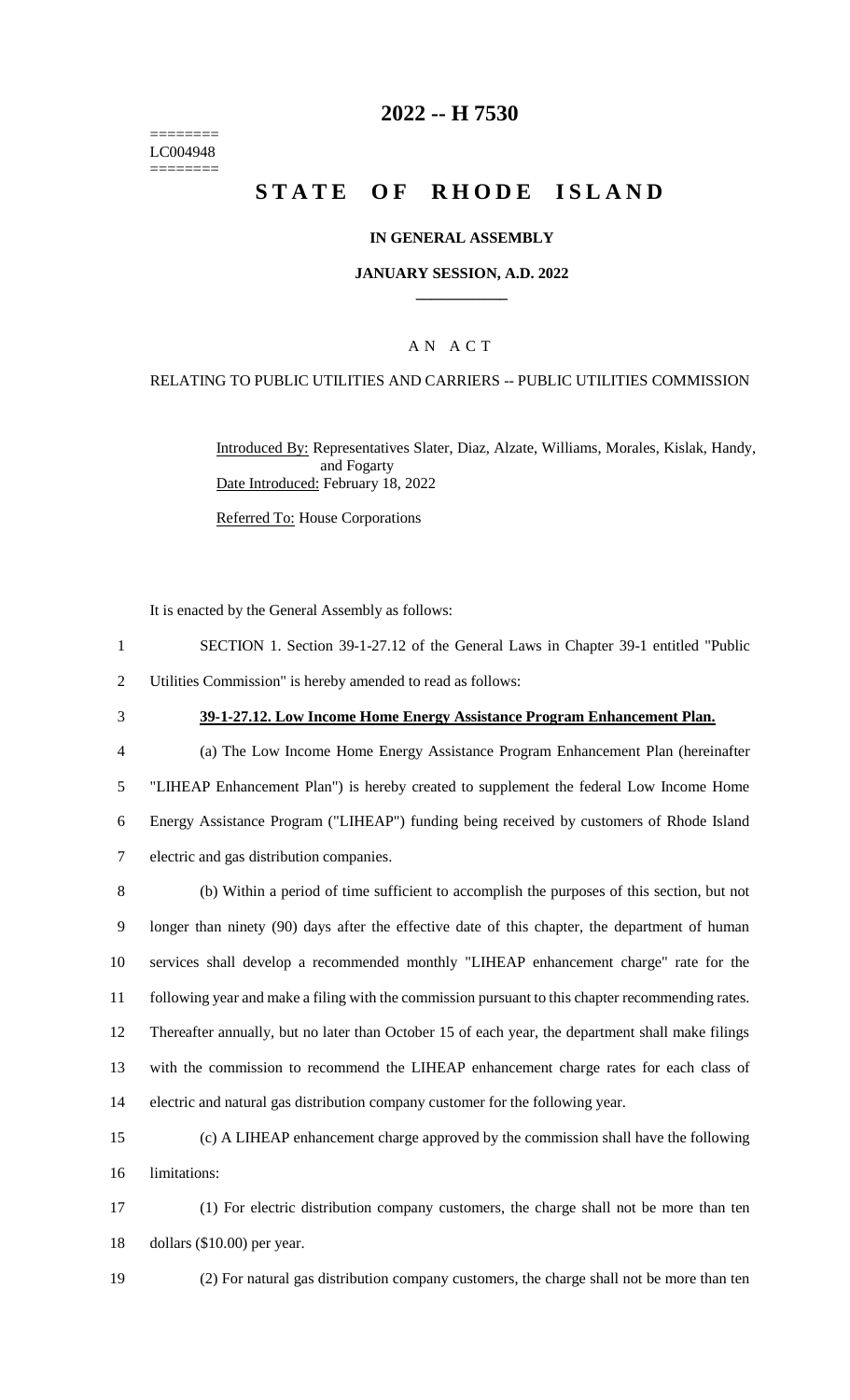dollars (\$10.00) per year.

 (3) The total projected annual revenue for the LIHEAP enhancement plan through charges to all electric and natural gas distribution company customers shall not exceed seven million five hundred thousand dollars (\$7,500,000) and shall not be below six million five hundred thousand dollars (\$6,500,000).

 A minimum of five percent (5%) shall be allocated to provide assistance to customers who are seeking LIHEAP certification for the sole purpose of entering into an arrearage plan as defined in § 39-2-1(d)(2) between April 15 and September 30 of each year. Such customers must be a homeless family or individual transitioning from a shelter into housing and who have provided documentation acceptable to the department of human services. Any funds remaining at the end of the fiscal year shall be available for the upcoming winter season.

 (d) The commission shall open a docket, to consider for approval, LIHEAP enhancement charge rates proposed by the department. In reviewing the recommended rates, the commission shall give due consideration to the recommendations of the department and the standards set forth in subsection (c). The commission shall issue a decision within sixty (60) days after said recommendations and report are filed with the commission establishing the enhancement plan charge rates.

 (e) The electric or gas distribution company shall use the funds collected through this 19 enhancement plan charge to provide a credit to customers' accounts that are receiving federal 20 LIHEAP assistance payments enrolled in a percentage of income payment rate as approved by the 21 commission pursuant to § 39-2-1.5 in a manner determined by the department of human services. The department of human services shall designate to the gas- or electric distribution company the qualifying customer accounts and the amounts to be credited to those customer accounts, provided that the total amount to be credited to those accounts shall be fully funded by, and not exceed, the total amount collected through the enhancement plan charge. The electric or gas distribution company's added administrative expenses to process the credit assignments provided to it by the department of human services will be recoverable either from the LIHEAP enhancement charge or through a separate charge approved by the public utilities commission.

 (f) As used in this section, "electric and natural gas distribution company" means a company as defined in § 39-1-2(a)(12), but not including the Block Island Power Company or the Pascoag Utility District.

 SECTION 2. Chapter 39-2 of the General Laws entitled "Duties of Utilities and Carriers" is hereby amended by adding thereto the following section:

## **39-2-1.5. Tiered percentage of income payment program.**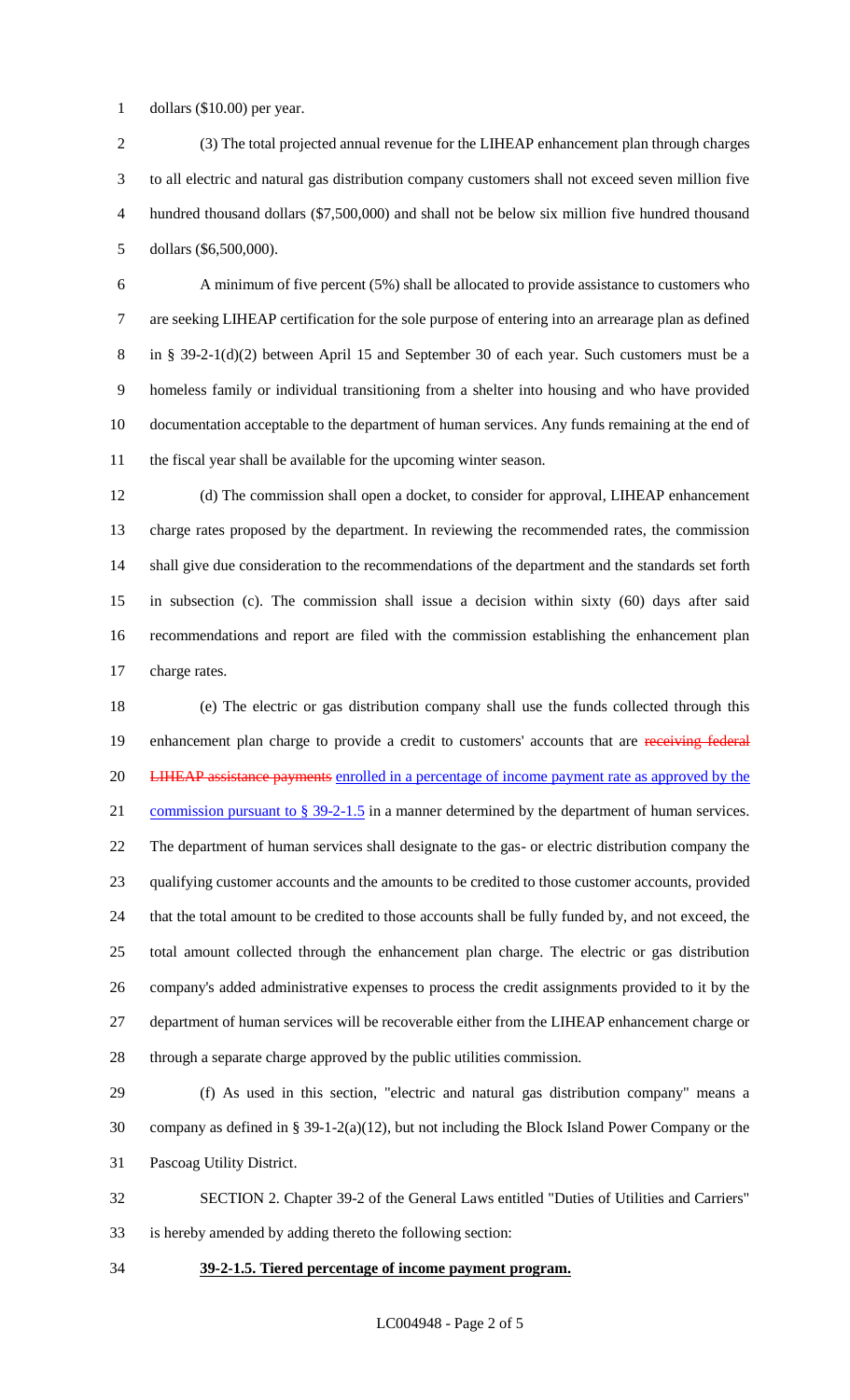| 1              | (a) Notwithstanding any other law to the contrary, the public utilities commission is                       |
|----------------|-------------------------------------------------------------------------------------------------------------|
| $\mathfrak{2}$ | <u>authorized to approve rates to residential customers of an electric distribution company, as defined</u> |
| 3              | in § 39-1-2(a)(12) or a gas distribution company included as a public utility in § 39-1-2(a)(20) that       |
| 4              | has greater than one hundred thousand (100,000) customers, whose household income is at or                  |
| 5              | below one hundred fifty percent (150%) of the federal poverty level and who are eligible to receive         |
| 6              | assistance through the low income home energy assistance program (LIHEAP) or are enrolled in                |
| 7              | Medicaid, that provide one or more tiers of discount off the residential rate based on income levels,       |
| 8              | regardless of whether the utility has proposed such rates.                                                  |
| 9              | (1) For purposes of calculating a customer's income for determination of the appropriate                    |
| 10             | tier, any LIHEAP or LIHEAP enhancement grant shall count toward the calculation of income.                  |
| 11             | (2) Each tier of discount rate shall provide a fixed per bill discount to all eligible customers            |
| 12             | within the applicable tiered class.                                                                         |
| 13             | (3) The fixed per bill discount shall be designed to approximate an average annual electric                 |
| 14             | expense of not more than three percent (3%) of the income of customers within the applicable tiered         |
| 15             | class for customers who do not use electric as their primary source of heat, or six percent $(6%)$ of       |
| 16             | the income of customers within the applicable tiered class who use electric as their primary source         |
| 17             | of heat.                                                                                                    |
| 18             | (4) The fixed per bill discount shall be designed to approximate an average annual natural                  |
| 19             | gas expense of not more than three percent (3%) of the income of customers within the applicable            |
| 20             | tiered class for eligible customers who use gas as their primary source of heat.                            |
| 21             | (5) To establish the discount tiers and customer eligibility, the commission may consider                   |
| 22             | targeted annual average expense.                                                                            |
| 23             | (6) Notwithstanding the foregoing, a maximum annual benefit shall be established by the                     |
| 24             | commission with input from the electric distribution company, the division of public utilities and          |
| 25             | carriers, and stakeholders.                                                                                 |
| 26             | (b) The cost of the discount, including administrative costs, not funded through other                      |
| 27             | sources, shall be collected in rates from all other customers of the electric and gas distribution          |
| 28             | companies in a manner determined just and reasonable by the commission.                                     |
| 29             | (c) In setting the number of tiers of discount rates under this section, the commission shall               |
| 30             | balance the level of discount with the administrative costs that would be incurred to implement the         |
| 31             | rate structure.                                                                                             |
| 32             | (d) The tiers and percentage discount rates shall be set initially no later than December 31,               |
| 33             | 2023, for effect ninety (90) days after the tiers and percentage discount rates are set and thereafter,     |
| 34             | they will subsequently be set no less frequently than in each of the electric or gas distribution           |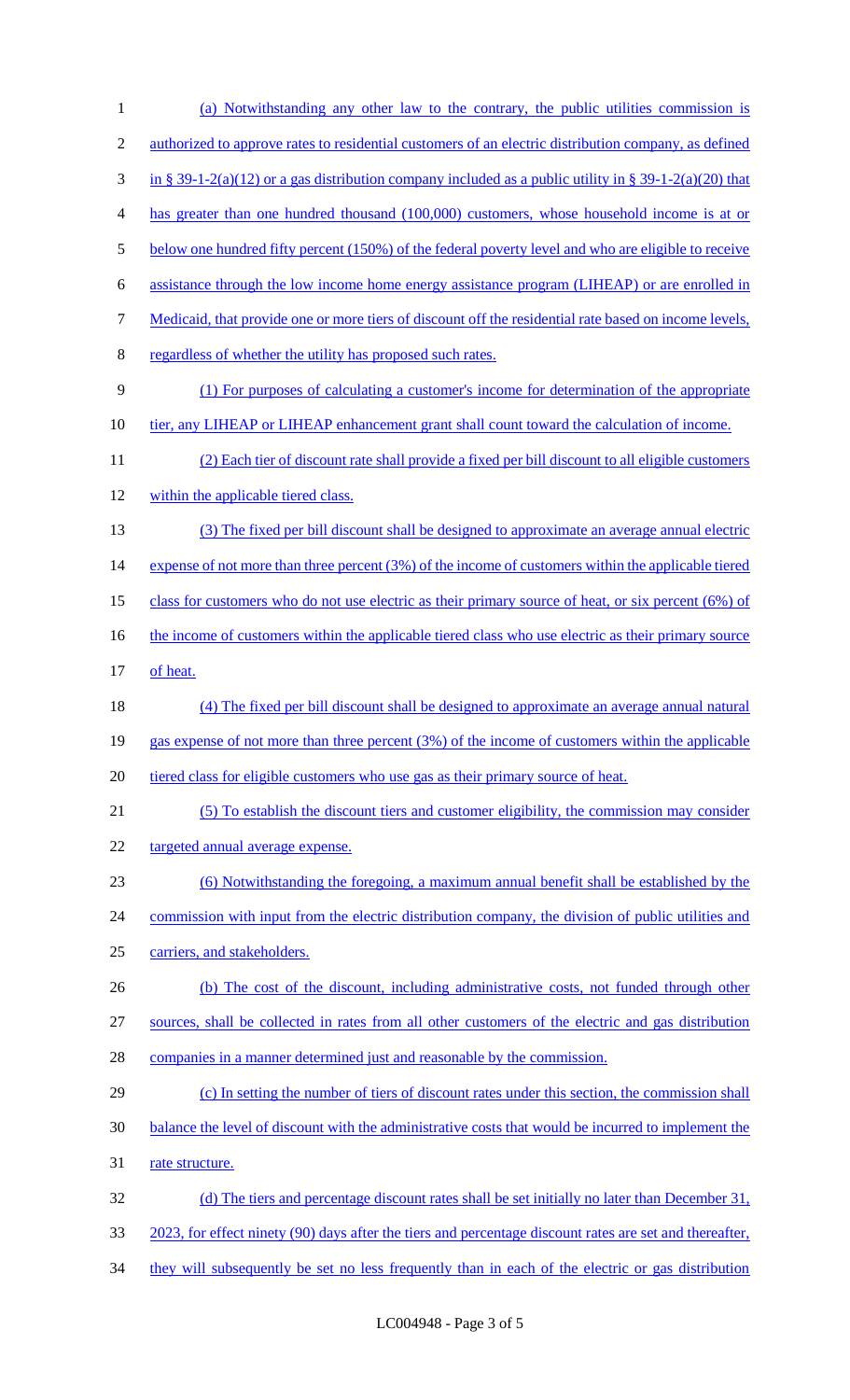- 1 company's respective base distribution rate cases.
- 2 (e) An electric or gas distribution company shall enroll an eligible customer in the
- 3 appropriate tier at such time as the electric or gas distribution company receives proof of LIHEAP
- 4 eligibility or enrollment in Medicaid and verification of income level as certified by the department
- 5 of human services and/or subcontractors of the department such as a community action program or
- 6 other community-based agency which shares in the process of determining eligibility for LIHEAP
- 7 benefits or in some other manner determined to be efficient and cost effective by the commission.
- 8 (f) Customers enrolled in the tiered discount rate under this section shall be offered energy
- 9 efficiency programs as appropriate upon enrollment.
- 10 SECTION 3. This act shall take effect upon passage.

======== LC004948 ========